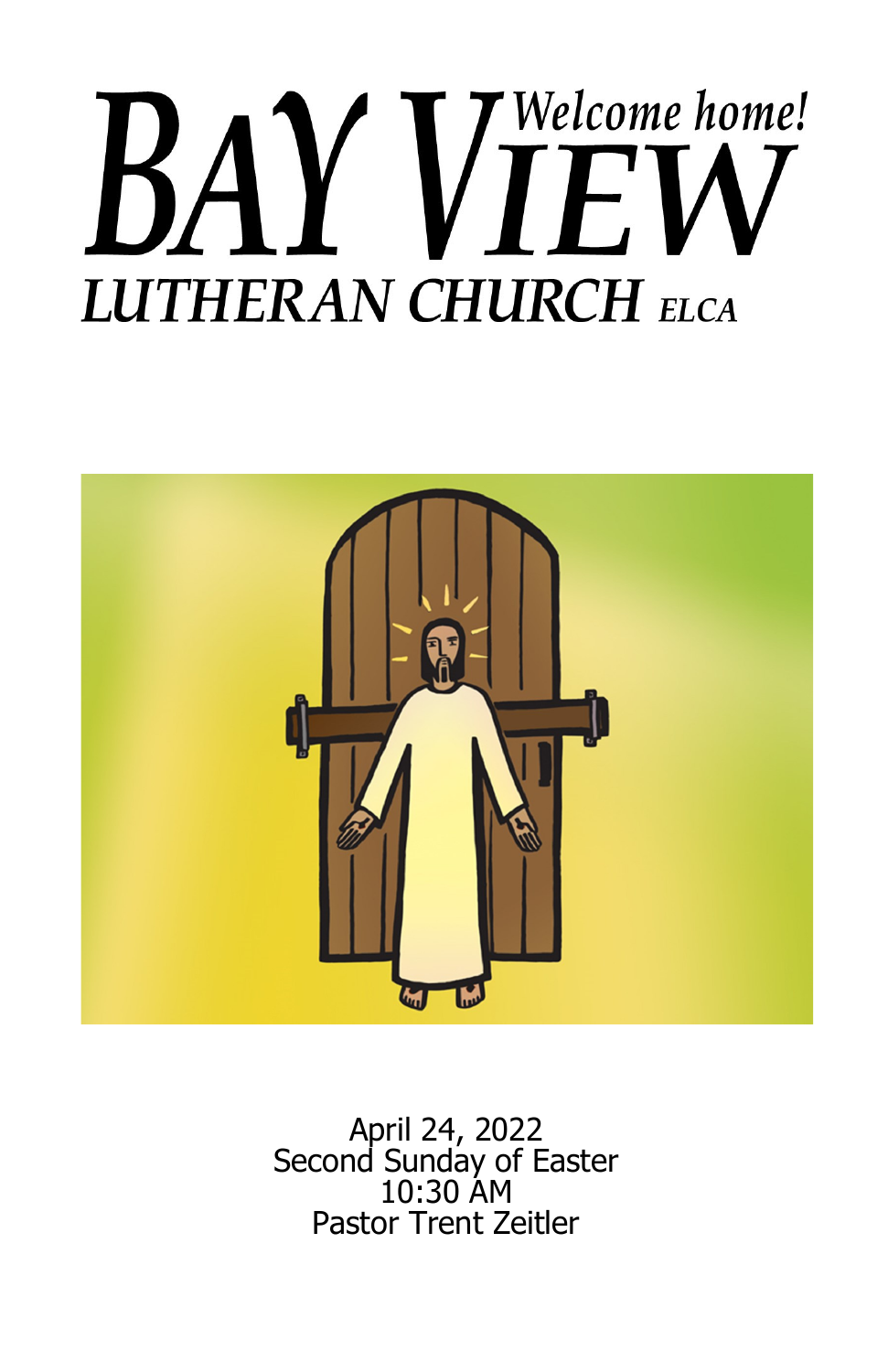#### **PRELUDE**

#### **OPENING PRAISE SONGS**

#### *Step by Step*

O God You are my God And I will ever praise You O God You are my God And I will ever praise You I will seek You in the morning And I will learn to walk in Your ways And step by step You'll lead me And I will follow You all of my days

CCLI Song # 696994 David (Beaker) Strasser © 1991 Kid Brothers Of St. Frank Publishing (Admin. by Brentwood-Benson Music Publishing, Inc.) Universal Music - Brentwood Benson Publishing (Admin. by Brentwood-Benson Music Publishing, Inc.) For use solely with the SongSelect® Terms of Use. All rights reserved. www.ccli.com CCLI License # 707096

#### *Cry of My Heart*

**Chorus** It is the cry of my heart To follow You It is the cry of my heart To be close to You It is the cry of my heart To follow All of the days of my life Verse 1 Teach me Your holy ways oh Lord So I can walk in Your truth Teach me Your holy ways oh Lord And make me wholly devoted to You Oh oh whoa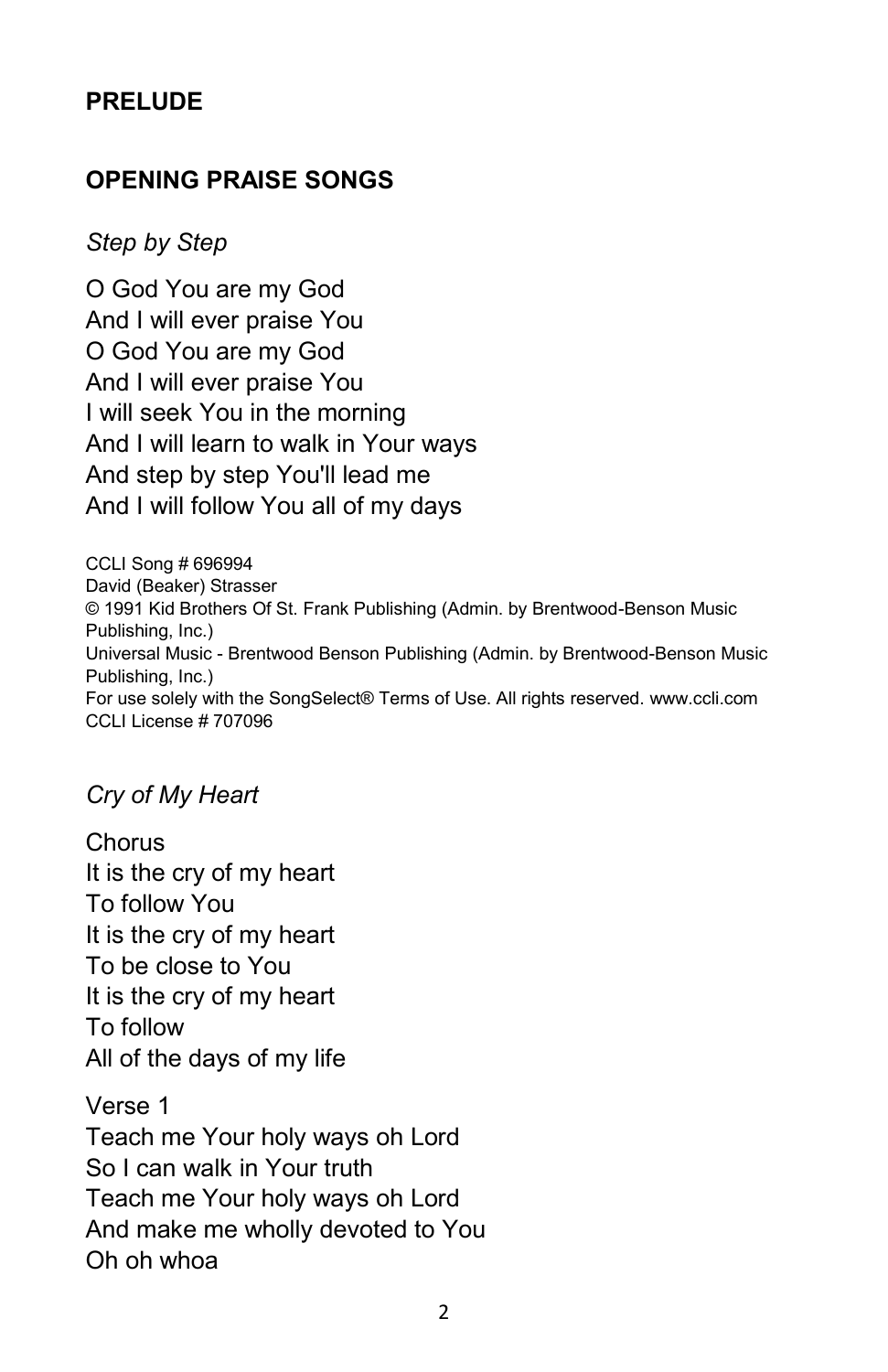Verse 2 Open my eyes so I can see The wonderful things that You do Open my heart up more and more And make it wholly devoted to You Oh oh whoa

Ending All of the days of my life (4X)

CCLI Song # 844980 Terry Butler © 1991 Mercy / Vineyard Publishing (Admin. by Integrity Music) For use solely with the SongSelect® Terms of Use. All rights reserved. www.ccli.com CCLI License # 707096

# **PRAYER OF THE DAY**

The Lord be with you. **And also with you.**

Let us pray. O God of life,

**you reach out to us amid our fears with the wounded hands of your risen Son. By your Spirit's breath revive our faith in your mercy, and strengthen us to be the body of your Son, Jesus Christ, our Savior and Lord, who lives and reigns with you and the Holy Spirit, one God, now and forever. Amen.**

# **WELCOME AND ANNOUNCEMENTS**

# **CONFESSION AND ASSURANCE**

In the name of the Father, and of the + Son, and of the Holy Spirit. **Amen.**

God of all mercy and consolation, come to the aid of your people, turning us from our sin to live for you alone. Give us the power of your Holy Spirit that, attentive to your Word, we may confess our sins, receive your forgiveness, and grow into the fullness of your Son, Jesus Christ our Lord.

#### **Amen**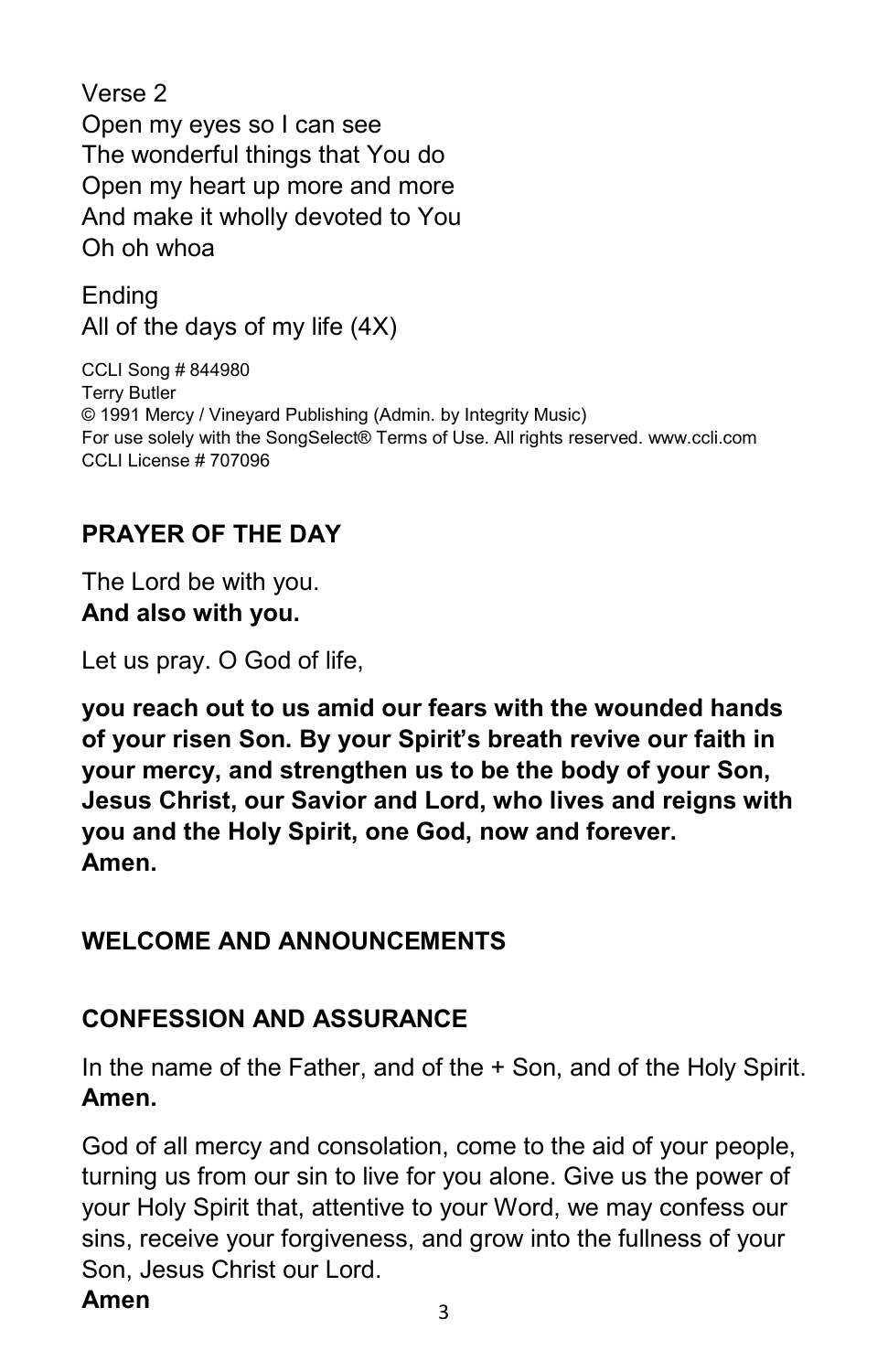Let us confess our sin in the presence of God and of one another.

*Silence for reflection and self-examination.*

## Gracious God,

**have mercy on us. In your compassion forgive us our sins, known and unknown, things done and left undone. Uphold us by your Spirit so that we may live and serve you in newness of life, to the honor and glory of your holy name; through Jesus Christ our Lord. Amen**

Almighty God have mercy on you, forgive you all your sins through our Lord Jesus Christ, strengthen you in all goodness, and by the power of the Holy Spirit keep you in eternal life. **Amen**

#### **RESPONSE:** *Halle, Halle, Hallelujah!*

Halle halle hallelujah Halle halle hallelujah Halle halle hallelujah Hallelujah hallelujah

# **FIRST READING: Acts 5:27-32**

A reading from Acts.

 $27$ When they had brought [the apostles,] they had them stand before the council. The high priest questioned them,  $^{28}$ saying, "We gave you strict orders not to teach in this name, yet here you have filled Jerusalem with your teaching and you are determined to bring this man's blood on us."  $^{29}$ But Peter and the apostles answered, "We must obey God rather than any human authority.  $30T$ he God of our ancestors raised up Jesus, whom you had killed by hanging him on a tree. <sup>31</sup>God exalted him at his right hand as Leader and Savior that he might give repentance to Israel and forgiveness of sins.  $32$ And we are witnesses to these things, and so is the Holy Spirit whom God has given to those who obey him."

The word of the Lord. **Thanks be to God.**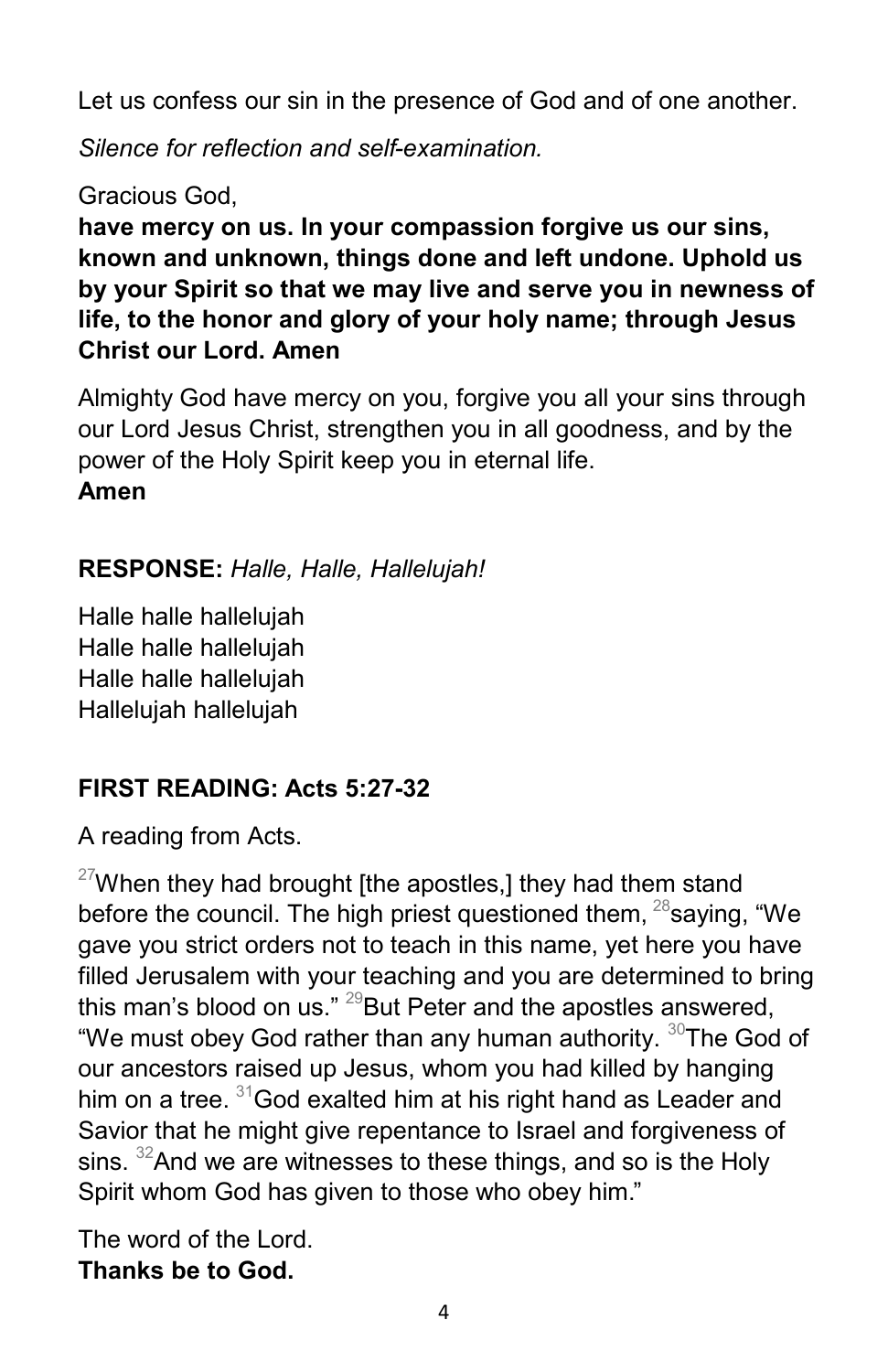# **PSALM: Psalm 118:14-29** *read responsively*

 $14$ The Lord is my strength and my song, and has become my salvation.

<sup>15</sup>**Shouts of rejoicing and salvation echo in the tents of the righteous:**

 **"The right hand of the Lord acts valiantly!**  $16$ The right hand of the LORD is exalted! The right hand of the LORD acts valiantly!" <sup>17</sup>**I shall not die, but live, and declare the works of the Lord.**  $18$ The Lord indeed punished me sorely, but did not hand me over to death. <sup>19</sup>**Open for me the gates of righteousness; I will enter them and give thanks to the Lord.**  $^{20}$ "This is the gate of the Lor $D$ ; here the righteous may enter." <sup>21</sup>**I give thanks to you, for you have answered me and you have become my salvation.**  $22$ The stone that the builders rejected has become the chief cornerstone. <sup>23</sup>**By the Lord has this been done; it is marvelous in our eyes.**  $24$ This is the day that the Lorp has made; let us rejoice and be glad in it. <sup>25</sup>**Hosanna! O Lord, save us!** We pray to you, Lorp, prosper our days!  $^{26}$ Blessed is the one who comes in the name of the LORD; we bless you from the house of the LORD.

<sup>27</sup>The Lorp is God and has given us light. **Form a procession with branches up to the corners of the altar.**

 $28$ You are my God, and I will thank you; you are my God, and I will exalt you.

<sup>29</sup>**Give thanks to the Lord, for the Lord is good; God's mercy endures forever.**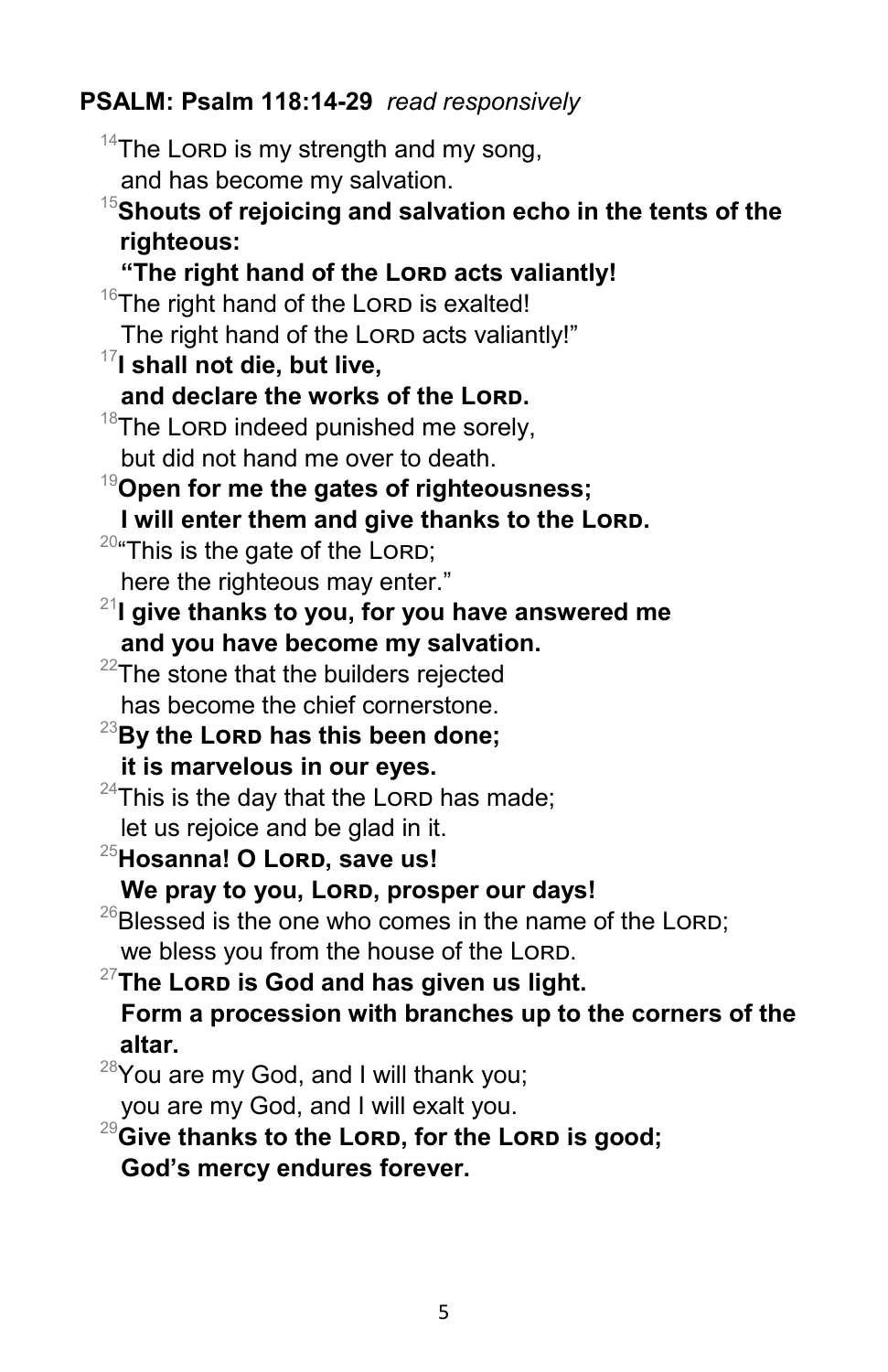## **SECOND READING: Revelation 1:4-8**

A reading from Revelation.

 $^4$ John to the seven churches that are in Asia:

Grace to you and peace from him who is and who was and who is to come, and from the seven spirits who are before his throne,  $5$ and from Jesus Christ, the faithful witness, the firstborn of the dead, and the ruler of the kings of the earth.

To him who loves us and freed us from our sins by his blood,  $^6$ and made us to be a kingdom, priests serving his God and Father, to him be glory and dominion forever and ever. Amen.

 $7$ Look! He is coming with the clouds;

every eye will see him,

even those who pierced him;

and on his account all the tribes of the earth will wail.

So it is to be. Amen.

 $8$ "I am the Alpha and the Omega," says the Lord God, who is and who was and who is to come, the Almighty.

The word of the Lord. **Thanks be to God.**

# **GOSPEL: John 20:19-31**

The Holy Gospel according to John. **Glory to you, O Lord.**

 $19$ When it was evening on that day, the first day of the week, and the doors of the house where the disciples had met were locked for fear of the Jews, Jesus came and stood among them and said, "Peace be with you."  $^{20}$ After he said this, he showed them his hands and his side. Then the disciples rejoiced when they saw the Lord. <sup>21</sup> Jesus said to them again, "Peace be with you. As the Father has sent me, so I send you."  $22$ When he had said this, he breathed on them and said to them, "Receive the Holy Spirit. <sup>23</sup>If you forgive the sins of any, they are forgiven them; if you retain the sins of any, they are retained."

 $24$ But Thomas (who was called the Twin), one of the twelve, was not with them when Jesus came.  $^{25}$ So the other disciples told him,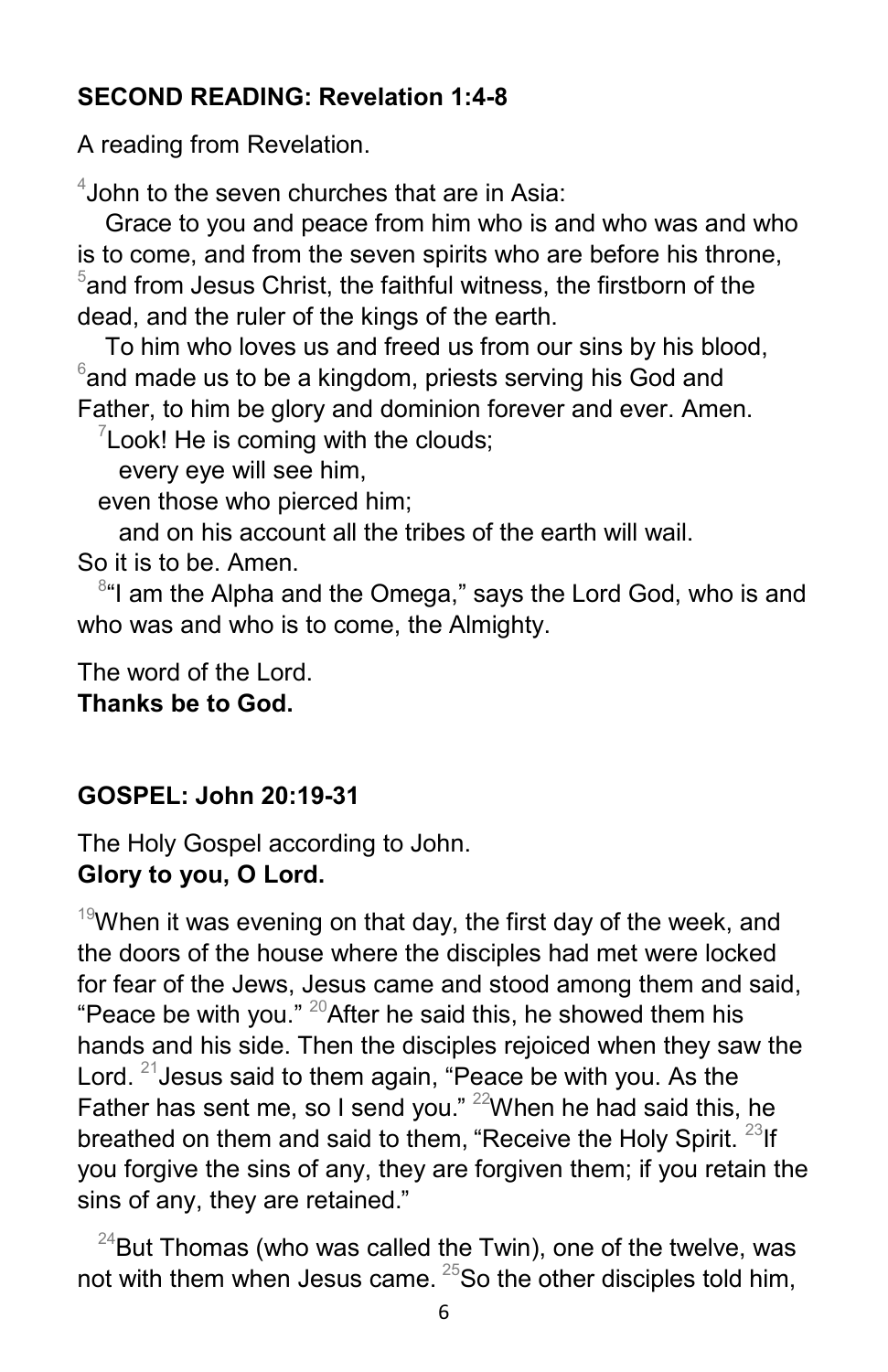"We have seen the Lord." But he said to them, "Unless I see the mark of the nails in his hands, and put my finger in the mark of the nails and my hand in his side, I will not believe."

 $^{26}$ A week later his disciples were again in the house, and Thomas was with them. Although the doors were shut, Jesus came and stood among them and said, "Peace be with you."  $27$ Then he said to Thomas, "Put your finger here and see my hands. Reach out your hand and put it in my side. Do not doubt but believe." <sup>28</sup>Thomas answered him, "My Lord and my God!"  $^{29}$ Jesus said to him, "Have you believed because you have seen me? Blessed are those who have not seen and yet have come to believe."

 $30$ Now Jesus did many other signs in the presence of his disciples, which are not written in this book.  $31$ But these are written so that you may come to believe that Jesus is the Messiah, the Son of God, and that through believing you may have life in his name.

The Gospel of the Lord. **Praise to you, O Christ.**

# **CHILDREN'S MESSAGE**

#### **PEACE**

The peace of the Lord be with you always. **And also with you.**

*The ministers and congregation may greet one another with a gesture of peace, using these or similar words:* **Peace be with you.**

**SERMON:** The Rev. Asher O'Calaghan, Associate to the Bishop; read by Cooper Delfosse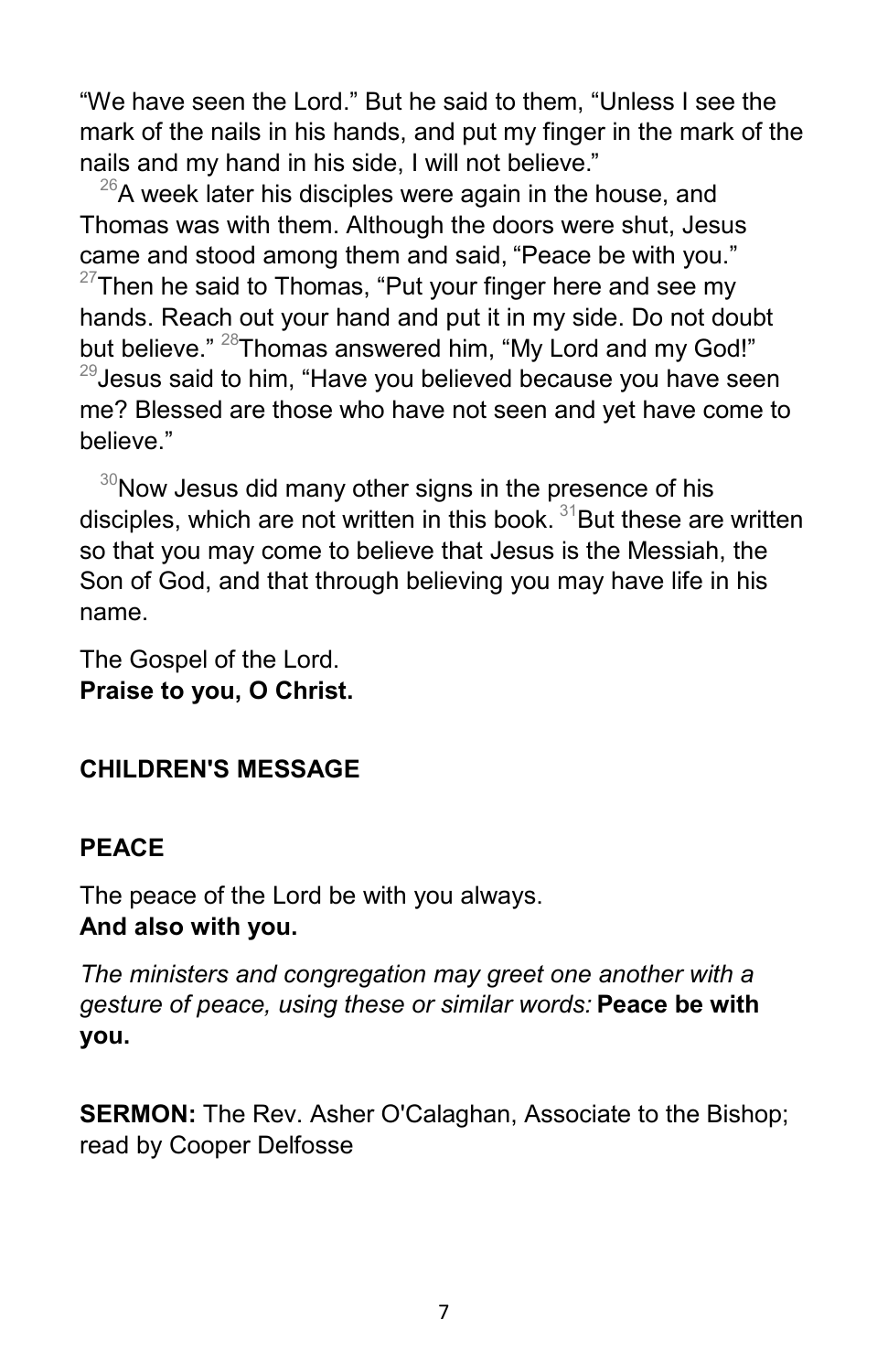#### **HYMN OF THE DAY :** *I'm So Glad Jesus Lifted Me* (ELW 860)

- 1 I'm so glad Jesus lifted me. I'm so glad Jesus lifted me. I'm so glad Jesus lifted me. singing glory, hallelujah! Jesus lifted me.
- 2 Satan had me bound, Jesus lifted me. Satan had me bound, Jesus lifted me. Satan had me bound, Jesus lifted me, singing glory, hallelujah! Jesus lifted me.
- 3 When I was in trouble, Jesus lifted me. When I was in trouble, Jesus lifted me. When I was in trouble, Jesus lifted me, singing glory, hallelujah! Jesus lifted me.

Text: African American spiritual

#### **CREED**

**I believe in God, the Father almighty, creator of heaven and earth.**

**I believe in Jesus Christ, his only Son, our Lord. He was conceived by the power of the Holy Spirit and born of the virgin Mary. He suffered under Pontius Pilate, was crucified, died, and was buried. He descended into hell. On the third day he rose again. He ascended into heaven, and is seated at the right hand of the Father. He will come again to judge the living and the dead. I believe in the Holy Spirit, the holy catholic Church, the communion of saints,**

**the forgiveness of sins,**

**the resurrection of the body,**

**and the life everlasting. Amen**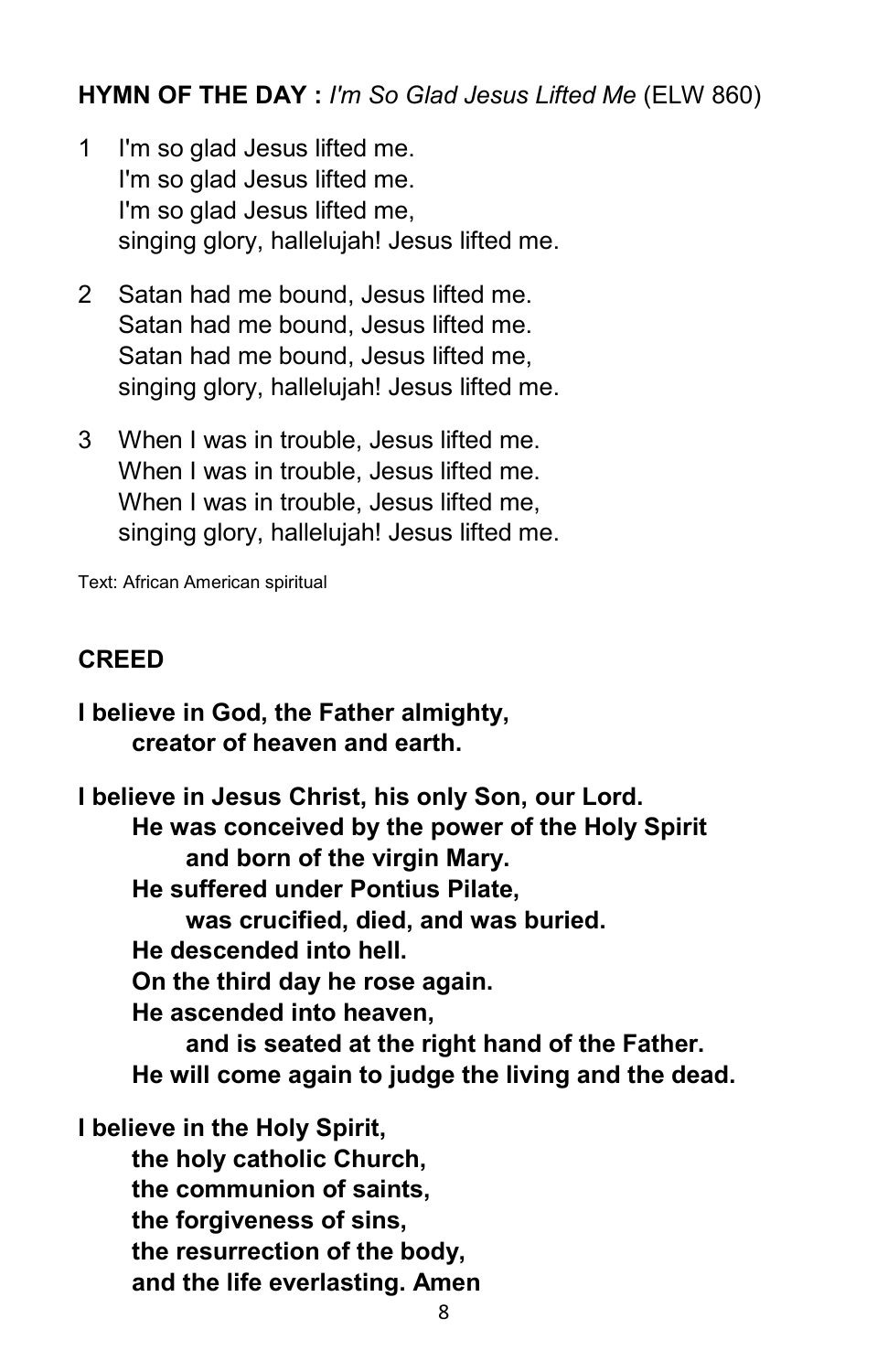# **MUSIC FOR PRAYERS:** *Lord, Listen to Your Children Praying*

Lord listen to Your children praying Lord send Your Spirit in this place Lord listen to Your children praying Send us love send us pow'r send us grace

CCLI Song # 22829 Ken Medema © Words: 1973 Hope Publishing Company Music: 1973 Hope Publishing Company For use solely with the SongSelect® Terms of Use. All rights reserved. www.ccli.com CCLI License # 707096

# **THE PRAYERS**

God, in your mercy, **hear our prayer.**

Remembering in our prayers: **Paul** (Jacobson), **Donovan**  (Antholt), **Mimi** (Zinngrabe), **Janet** (Mickelson), **Kevin** (Clark), **Steven** (Leek), **Sasha** (Hill), **Fred** (Kirch), **Rusty** (Feld), **Tysha**  (Osborne), **Michael** (Cassity), **Larry** (Uecker), **Lois** (Krueger), **Chuck** (Dull), **Dan** (Knutson), **Cletus** (Schwoerer), **Vincent**  (Michaud), **Sally** (Treichel), **Gary** (Anderson), **Gordy** (Haen), **Rich**  (Meyer), **Adele** (Douglas), **Pete & Adie** (Hegrenes), **Mary**  (Honold).

We also pray for those celebrating birthdays and anniversaries this week: **Pam** (Kramer), **Mila** (Ramirez), **Bailey** (Rikkola), **Tracy** (Andropolis), **Simon** (Downey), **Michael** (Herbst), **Troy** (Zak), **Marissa** (Fish), **David** (Hunt II), **Jan** (Olson), **Dave** (DeMeuse), **Sophia** (Franda), **Melissa** (Haen), **Cade** (Roberts), **James**  (Simonar).

# **OFFERING**

# **MUSIC DURING OFFERING:** *Shout to the Lord*

Verse My Jesus my Saviour Lord there is none like You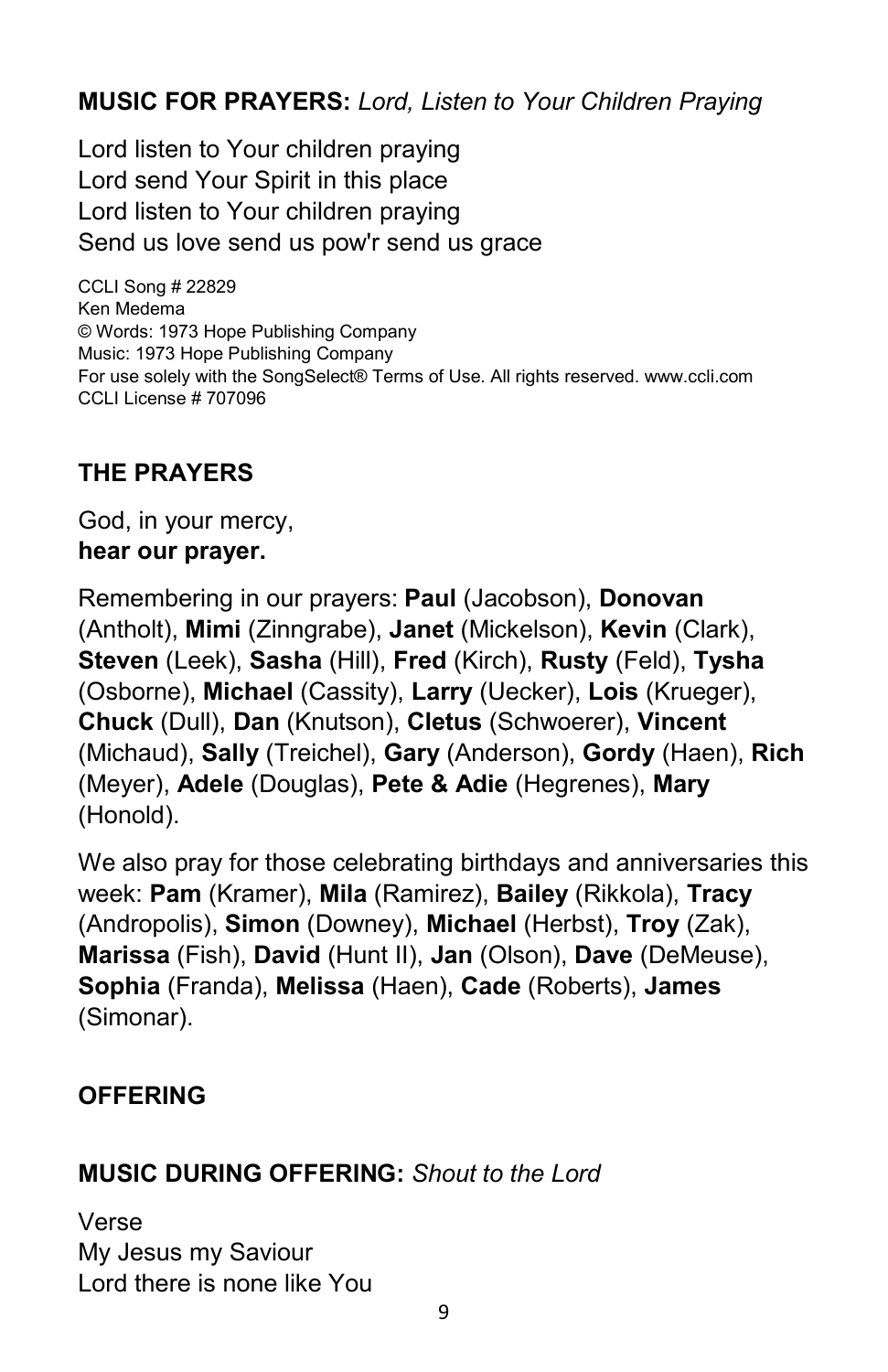All of my days I want to praise The wonders of Your mighty love My comfort my shelter Tower of refuge and strength Let every breath all that I am Never cease to worship You

**Chorus** 

Shout to the Lord All the earth let us sing Power and majesty Praise to the King Mountains bow down And the seas will roar At the sound of Your name I sing for joy At the work of Your hands Forever I'll love You Forever I'll stand Nothing compares to the promise I have in You

CCLI Song # 1406918 Darlene Zschech © 1993 Wondrous Worship (Admin. by Music Services, Inc.) For use solely with the SongSelect® Terms of Use. All rights reserved. www.ccli.com CCLI License # 707096

# **OFFERTORY PRAYER**

Living God, you gather the wolf and the lamb to feed together in your peaceable reign, and you welcome us all at your table. Reach out to us through this meal, and show us your wounded and risen body, that we may be nourished and believe in Jesus Christ, our Savior and Lord. **Amen.**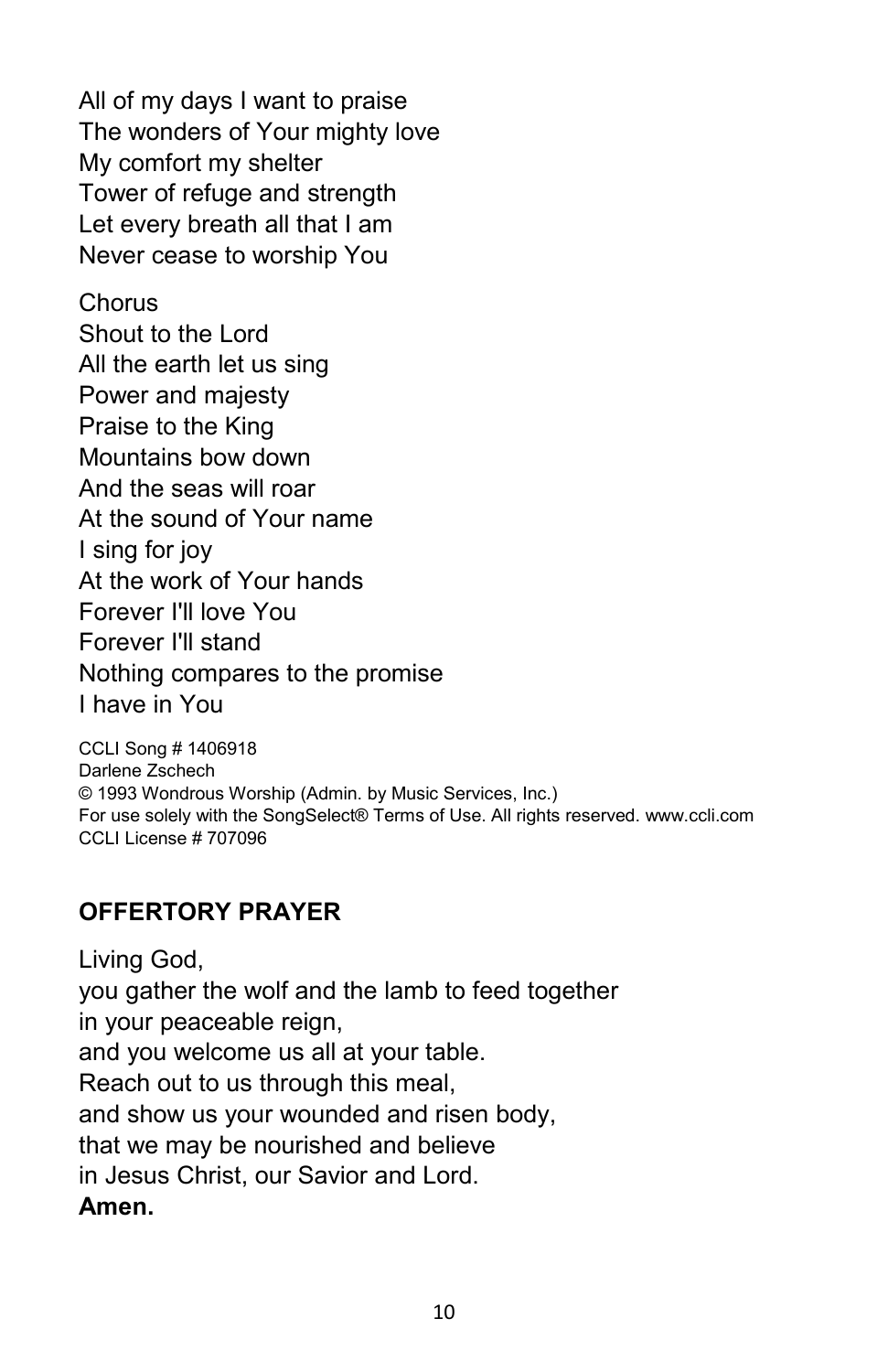# **DIALOGUE**

The Lord be with you. **And also with you.**

Lift up your hearts. **We lift them to the Lord.**

Let us give thanks to the Lord our God. **It is right to give our thanks and praise.**

# **GREAT THANKSGIVING**

In the night in which he was betrayed, our Lord Jesus took bread, and gave thanks; broke it, and gave it to his disciples, saying: Take and eat; this is my body, given for you. Do this for the remembrance of me.

Again, after supper, he took the cup, gave thanks, and gave it for all to drink, saying: This cup is the new covenant in my blood, shed for you and for all people for the forgiveness of sin. Do this for the remembrance of me.

# **LORD'S PRAYER**

Lord, remember us in your kingdom, and teach us to pray:

**Our Father, who art in heaven, hallowed be thy name, thy kingdom come, thy will be done, on earth as it is in heaven. Give us this day our daily bread; and forgive us our trespasses, as we forgive those who trespass against us; and lead us not into temptation, but deliver us from evil. For thine is the kingdom,**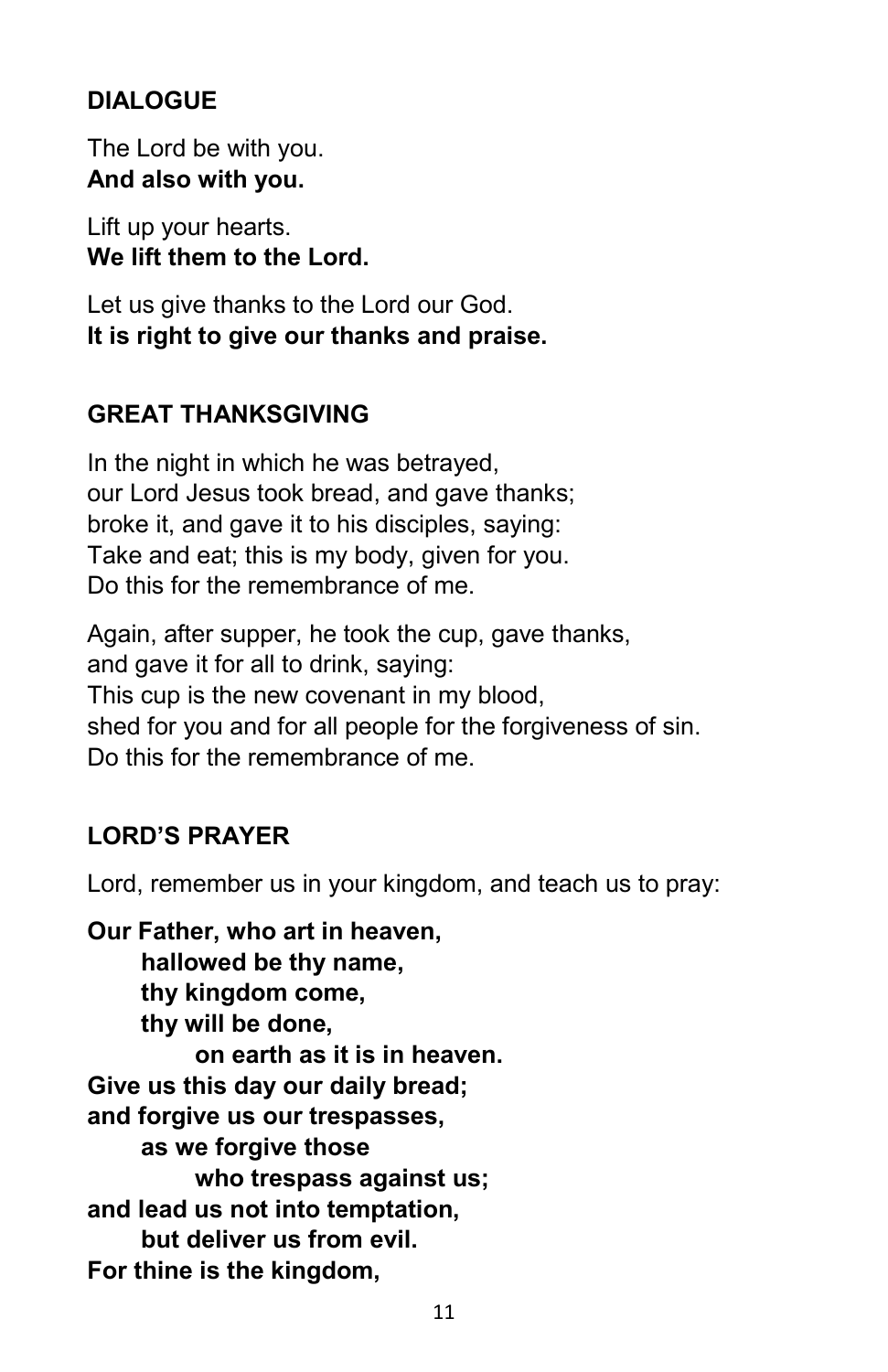**and the power, and the glory, forever and ever. Amen.**

#### **INVITATION TO COMMUNION**

The risen Christ dwells with us here. All who are hungry, all who are thirsty, come.

#### **COMMUNION**

*As the ministers give the bread and cup to each communicant, they say these words:*

The body of Christ, given for you. The blood of Christ, shed for you.

*The communicant may say:* **Amen**

#### **HYMNS DURING DISTRIBUTION:** *Jesus Take All of Me*

Verse 1 Just as I am without one plea But that Thy blood was shed for me And that Thou bidd'st me come to Thee O Lamb of God I come I come

Verse 2 Just as I am though toss'd about With all my conflict all my doubt Fightings and fears within without O Lamb of God I come I come

**Chorus** Jesus take all of me I run to You I run to You I lay ev'rything at Your feet Let my life be Yours

Verse 3 Just as I am Thou wilt receive Wilt welcome pardon cleanse relieve Because Thy promises I believe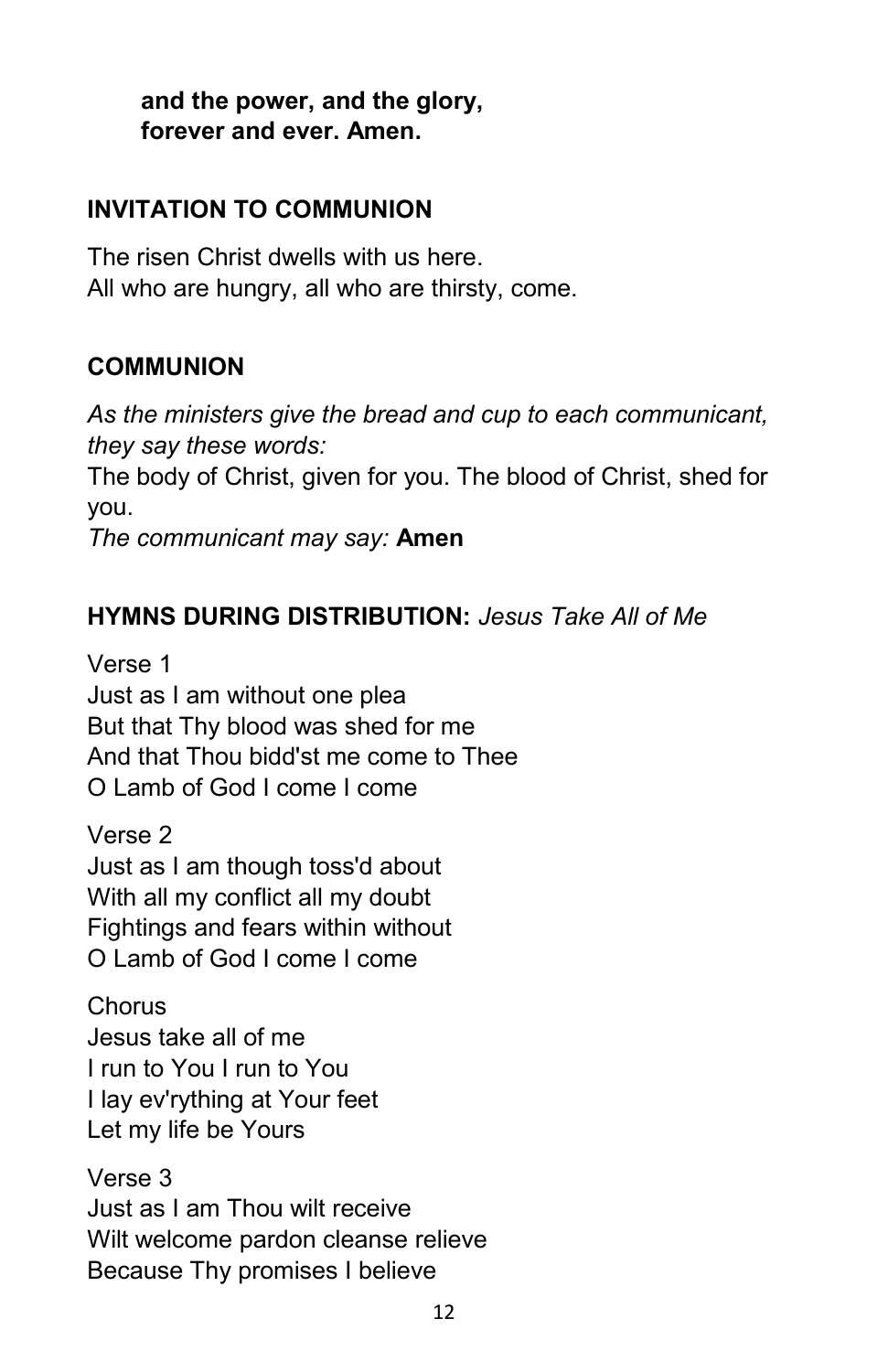O Lamb of God I come I come

Verse 4 Just as I am Thy love unknown Has broken ev'ry barrier down Now to be Thine yes Thine alone O Lamb of God I come I come

Ending Let my life be Yours Let my life be Yours

CCLI Song # 6366049 Brenton Brown | Charlotte Elliott | William Batchelder Bradbury © 2012 Thankyou Music (Admin. by Capitol CMG Publishing) For use solely with the SongSelect® Terms of Use. All rights reserved. www.ccli.com CCLI License # 707096

# **BLESSING AFTER COMMUNION**

The body and blood of our Lord Jesus Christ strengthen you and keep you in his grace. **Amen**

# **POST-COMMUNION PRAYER**

We give you thanks, generous God, for in this bread and cup we have tasted the new heaven and earth where hunger and thirst are no more. Send us from this table as witnesses to the resurrection, that through our lives, all may know life in Jesus' name. **Amen.**

# **SENDING BLESSING**

God, the Author of life, Christ, the living Cornerstone, and the life-giving Spirit of adoption, + bless you now and forever. **Amen.**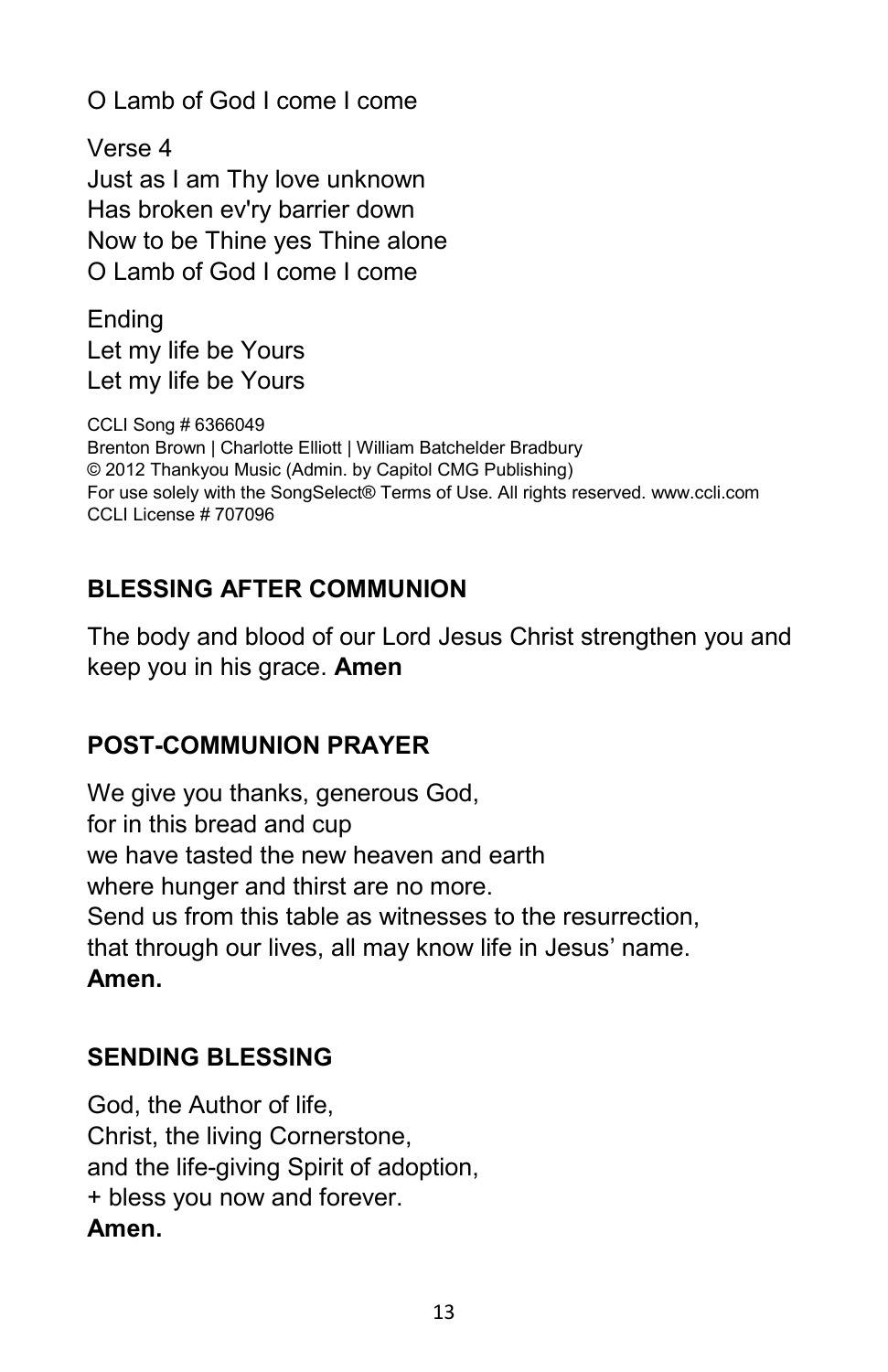# **SENDING SONG:** *Are You Washed in the Blood* **vs 1, 2, 4**

Verse 1

Have you been to Jesus for the cleansing power Are you washed in the blood of the Lamb Are you fully trusting in His grace this hour Are you washed in the blood of the Lamb

#### **Chorus**

Are you washed in the blood In the soul cleansing blood of the Lamb Are your garments spotless are they white as snow Are you washed in the blood of the Lamb

#### Verse 2

Are you walking daily by the Savior's side Are you washed in the blood of the Lamb Do you rest each moment in the Crucified Are you washed in the blood of the Lamb

#### Verse 4

Lay aside the garments that are stained with sin And be washed in the blood of the Lamb There's a fountain flowing for the soul unclean O be washed in the blood of the Lamb

CCLI Song # 21105 Elisha Albright Hoffman © Words: Public Domain Music: Public Domain For use solely with the SongSelect® Terms of Use. All rights reserved. www.ccli.com CCLI License # 707096

#### **DISMISSAL**

Alleluia! Christ is risen. **Christ is risen indeed. Alleluia!** Go in peace. Tell what God has done. **Thanks be to God.**

#### **POSTLUDE**